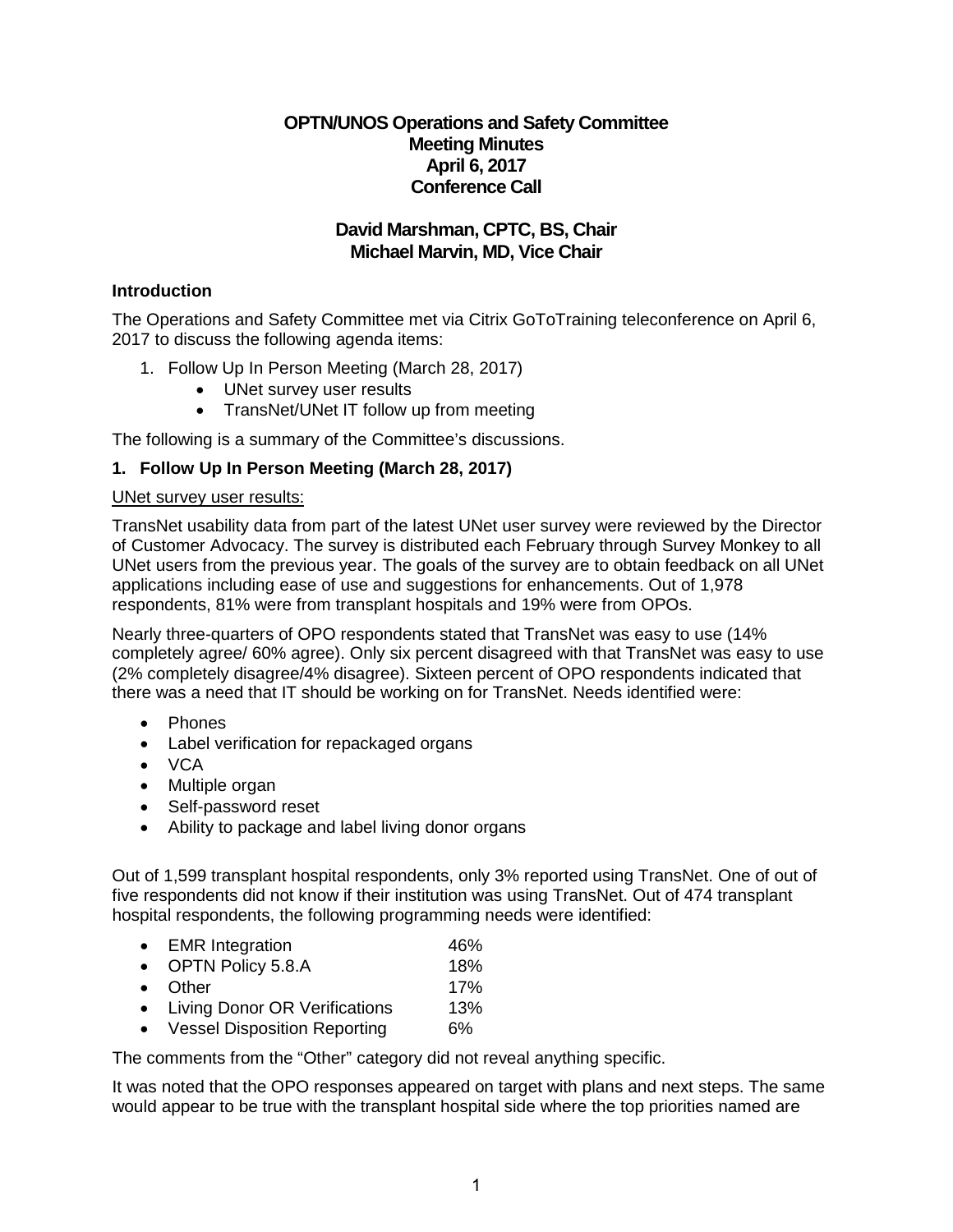EMR, ABO, and Living Donor. It was explained that UNOS IT staff reached out to EPIC and have learned that if they were to build an API that touches ABO that it would be within their OR module and not in the Phoenix transplant specific module.

Members commented that this would make sense as most of the data required are in the OR module and that more programs have EPIC in general versus EPIC including the Phoenix module. It will get the product faster to the most people by building the interface to the OR module.

#### TransNet/UNet IT follow up from meeting

At the recent Operations and Safety in-person meeting, members were tasked with going back to their individual institutions and talking with key players (e.g. OR, IT) regarding next steps for getting TransNet into institutions. The goal is to identify the most efficient way to accomplish this given hospital complexities. The second question from the in-person was would it be easier to put DonorNet in the OR versus TransNet? IT wants to work on things useful to the community.

One member spoke with his transplant surgeons. The prospect of having Donor Net accessible with all check in and verifications requirements would make more sense to them rather than integrating into their EMR. The issue identified is DonorNet access as they do not want to create individual accounts, but perhaps have staff sign in using a match ID for example. They want to be able to train and have staff access the product without having to maintain accounts.

IT states that this is technically feasible; however, the concerns might appear from the auditing perspective. IT can create a generic OR function that OR personnel could access but that it might still be important to know who accessed the information. It is possible to develop a limited specific OR role that would only allow access to needed meaningful information (e.g. required for check-in, verification) without overexposing all data.

The committee member requested that it would document licensed personnel who performed the ABO verification. In this case, the data would be immediately accessible and UNOS could theoretically audit without a site visit. Again, it was shared that from the IT functionality that this was doable but hospitals would need to confirm that process wise this would meet auditing needs. It was shared that the Centers for Medicaid and Medicare Services (CMS) might have issues as they have previously stated that all documentation must live within the patient EMR. The documentation could be printed and scanned into the EMR. This is not ideal. Follow up will also be conducted with Member Quality for their opinion on these questions.

Another member stated that the surgeon must be part of the ABO verification process. It was suggested that the surgeon be the primary log on and the scanner. After the scan, all of the information could be brought up for the second person (OR personnel) to verify without logging in. Potential issues could be that the surgeon might be scrubbed in when the organ arrives although the log on could be done prior to surgery start since DonorNet often stays open for a period that could make this practice feasible. Another question was brought up about the verification when surgery starts prior to organ arrival and the surgeon is not required to be there. These are legitimate questions to be worked through but it seemed that perhaps the surgeon access might be an entry point worth modeling. One member stated they were not in favor of this idea as over 50% of their surgeons are scrubbed in when organs arrive.

Members did feel that if a safe solution was developed that this group should petition CMS or others to accept it versus requiring the documentation in the medical record. It was acknowledged that while this would be hard that the chance for error is greater when you must print and then put into a record. If we could come up with safe practice, the member thought that auditing bodies would agree and it would be an interpretation change only as the rules will not be going to change.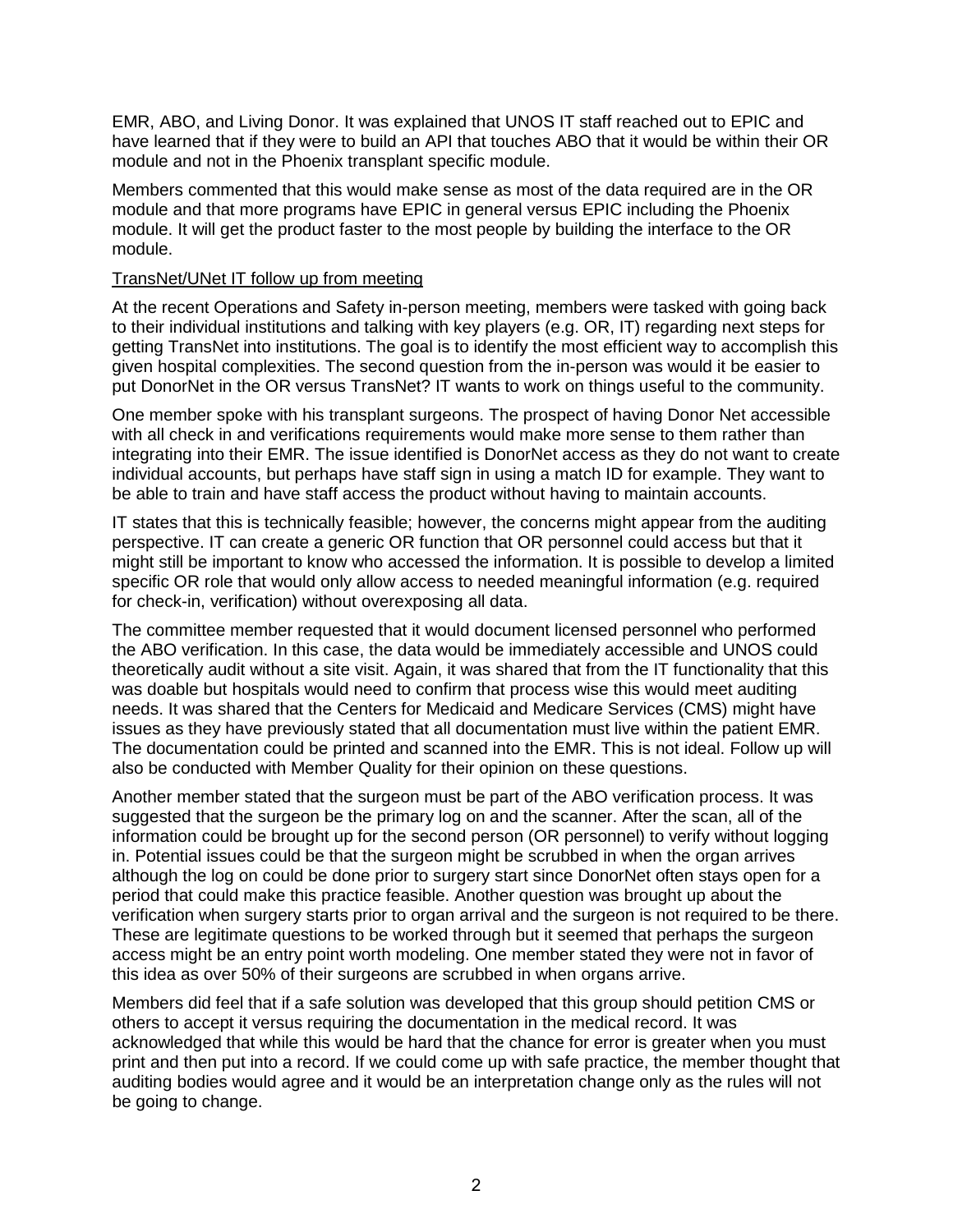The TransNet project lead explained that current functionality allows a check in and a match to be performed without a UNet login. TransNet is a different URL address. A question that has been previously asked: Can IT do an unauthenticated type of log on with regulatory/audit personnel ability to access behind that first level.

This problem is somewhat solved with the current TransNet design. A member asked if we could see who does the check-in as CMS will want to see who signed in. The audit trail is needed. For organ check-in, it is a self-entered name (not electronically documented). A report can be printed for all. It would need to be shared with both Member Quality (MQ) and CMS. Members have shared issues where the transplant community is receiving push back on documentation for situations such as when the surgeon is scrubbed in, performs the verification, and then documents after the case. The pushback has been on the lack of authentication. How do the auditors or transplant coordinators know who was actually present or who actually verified the information? If someone signs their name (or electronically signs their name) but there is no log in to tie the person back to the signature, that has been problematic in some cases.

The TransNet verification form was viewed and explained section by section. It is very specific for the primary and secondary documentation of verification as well as when an attestation needs to be included. The form is specific to the verification times and has separate signature times. The form had been signed off on by both CMS and MQ.

A suggestion was made to incorporate barcodes from current patient identification bands into the process. This could be scanned and then the box could be scanned. The verification would be recorded by the scan with a time stamp. The signature could happen afterwards. It was explained that the current system and form as described does allow for this process.

At the in-person meeting, some Committee members had expressed a desire to possibly doing these functions without TransNet. A desire was expressed to avoid dealing with the time, cost, priority, and technical complexities of EMR interfaces that could end up taking many years. The Committee had started to discuss how the check in and verifications could be achieved in DonorNet.

One member stated that they already have too many systems. Documenting within DonorNet without anything else would be the ideal. The concern is trying to wait for building things with an EMR interface could take a very long time as corporate systems may have different priorities than transplant. It would be better to build this electronically within the systems we have access to already. It was stated that living donor functionality should be a higher priority than an EPIC or Cerner interface.

It is possible to add access to TransNet from Secure Enterprise.

Another member stated that she envisioned just entering data (without scan) and then being able to do both verifications. The check-in can be performed without a scan but match requires a scan in TransNet. Everyone acknowledged that scanning is safer but some members did still discuss possibly having a data entry option. Manually enter case numbers could be a path of least resistance for the transplant community as they would be operating within a window they already know (DonorNet). The group also reiterated that data entry means less time stamps and security. It is also prone to user error. Scanning is safer and the desired option.

One point is to eliminate the need for seeking additional devices in OR. It is hard to convince hospital staff that we need another monitor etc. Seeking permission for scanners and interfaces will take much longer. One member shared that the OR does not know how to use DonorNet and some surgeons do not know how to use DonorNet but it would be easier to teach them this versus a completely new system.